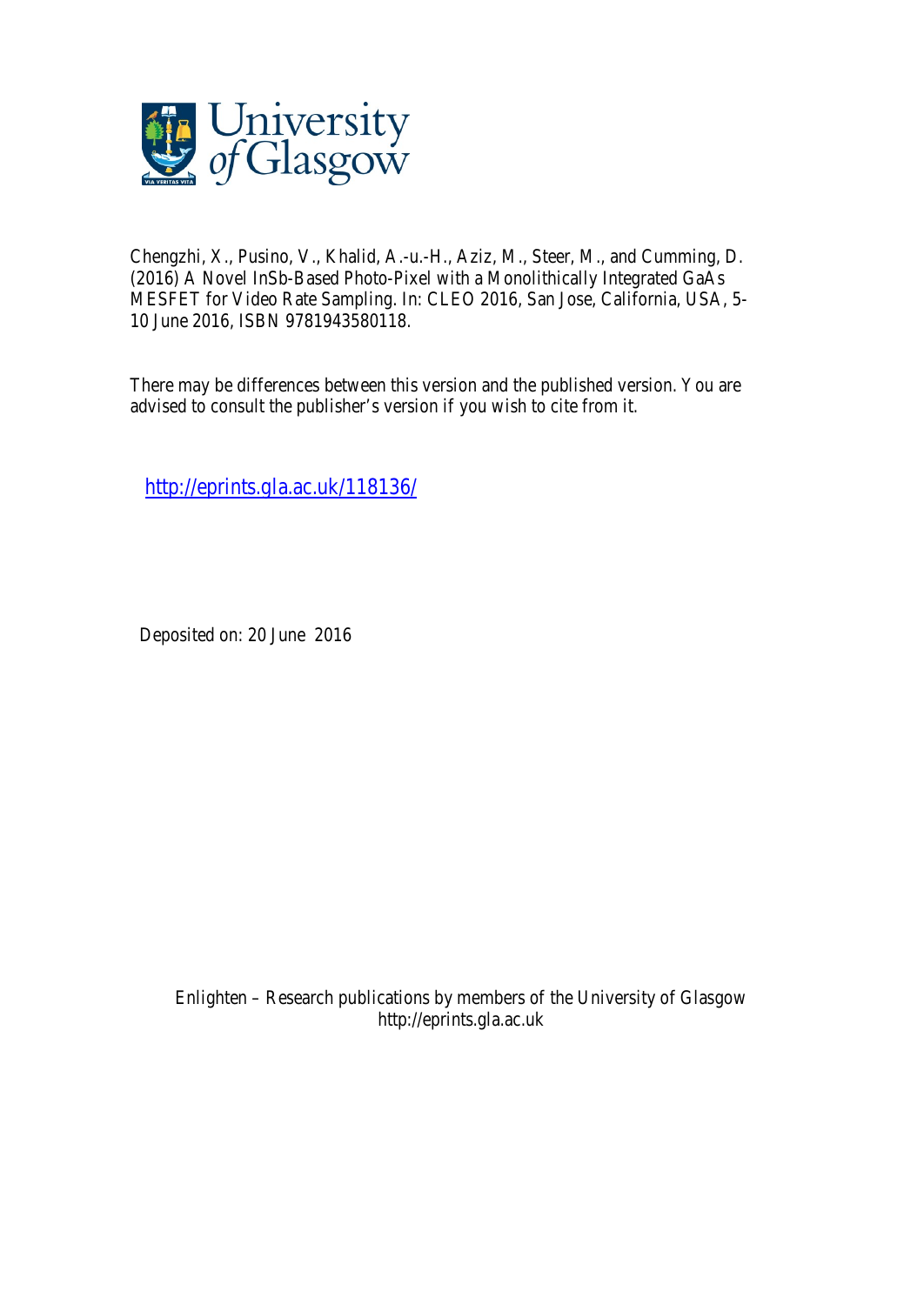## **A Novel InSb-Based Photo-Pixel with a Monolithically Integrated GaAs MESFET for Video Rate Sampling**

**Chengzhi Xie, Vincenzo Pusino, Ata Khalid, Mohsin Aziz, Matthew J. Steer, David R. S. Cumming**

*All authors are with Electronics and Nanoscale Division in the School of Engineering at the University of Glasgow, Glasgow G12 8LT, U.K. Email: c.xie.1@research.gla.ac.uk*

**Abstract:** We demonstrate the monolithic integration of an active photo-pixel made in InSb on a GaAs substrate. Video rate sampling of photo-generated signal can be provided by the cointegration of a GaAs MESFET with an InSb photodiode.

## **1. Introduction and summary**

Imaging at medium wavelength infrared (MWIR) or mid-IR range has attracted sustained interest due to its wide range of applications in gas sensing, security, defense, medical diagnosis, environmental and astronomical observations [1]. In order to make an imaging device such as a focal plane array (FPA), it is required that the photodiodes, must be individually addressable using row and column decoding so that the photo-generated signal can be readout from each detector. For imaging at visible wavelengths, since both the photodiodes and the logic readout circuits are fabricated using complementary metal oxide semiconductor (CMOS) process, monolithic FPAs can be achieved [2]. Nevertheless, CMOS process on its own is not suitable for sensing at MWIR. As a result, the integration of the CMOS addressing chip known as a read-out integrated circuit (ROIC) with an array of isolated photodiodes made by small band gap semiconductors is required for FPAs working in MWIR. In this approach, since one-to-one connections between each photodiode and the addressing circuit on the ROIC must be realized, flip-chip bonding is used [3]. Although this hybridization method has successfully produced large format FPAs, the interconnections (indium bump bonds) and substrate alignment that used in flip-chip bonding become more challenging when larger arrays of smaller pixels are desired for high resolution cameras at lower cost.

We present a monolithically integrated switchable photo-pixel which hybridizes an InSb photodiode that is sensitive in the MWIR with a GaAs MESFET by heterogeneous growth of GaAs and InSb device layers on a semiinsulating (SI) GaAs substrate [4] (Fig. 1 and Fig. 2). The measurement results, as shown in Fig. 3 and Fig. 4, confirmed that the InSb-based photo-pixel was sensitive to mid-IR range at room temperature, and that the photoresponse could be eliminated and isolated from its contacts by switching off the co-integrated MESFET. Moreover, the SI GaAs substrate method used in this work is suitable for the growth of a number of III-V materials with mid-IR detecting capabilities such as InAsSb and type-II InAs/GaSb superlattices [5][6], therefore alternative semiconductor layer structures could also be investigated. This heterogeneous technology creates great potential to realize a new type of monolithic focal plane array for imaging in the MWIR range without the need for flip-chip bonding to a ROIC.

In this paper, we will detail more electrical and optical measurement results of the photo-pixel such as typical transient response of the fabricated devices as shown in Fig. 5 and Fig. 6, and especially focus on the video rate sampling of the MWIR photoresponse generated in an InSb-based photodiode by the monolithically integrated GaAs MESFET.



## **2. Figures and tables**